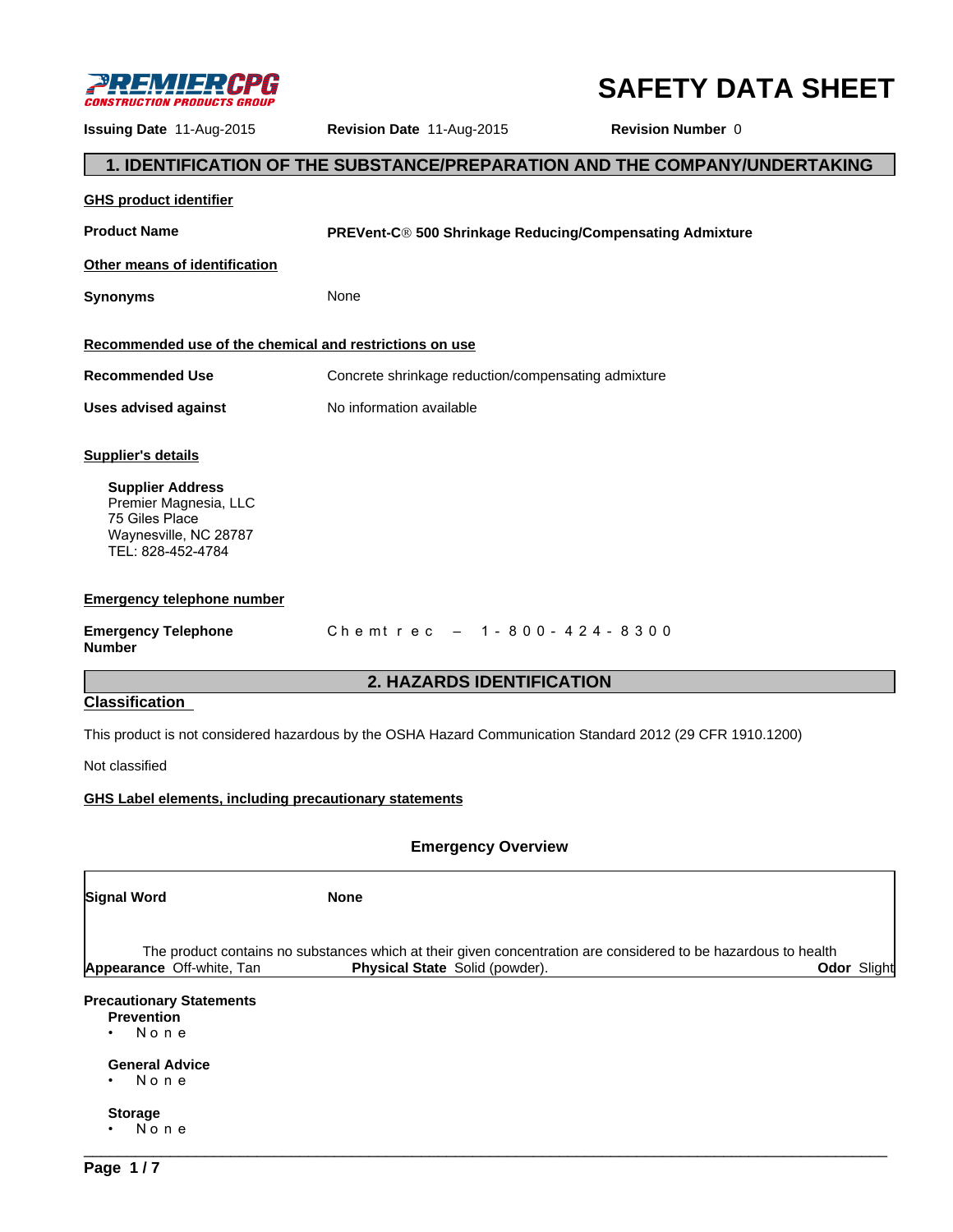# **Disposal**

•None

#### **Hazard Not Otherwise Classified (HNOC)**

Not applicable

## **Other information**

0% of the mixture consists of ingredient(s) of unknown toxicity.

# **3. COMPOSITION/INFORMATION ON INGREDIENTS**

| <b>Chemical Name</b>                                        | <b>CAS-No</b> | Weight %    | <b>Trade secret</b> |
|-------------------------------------------------------------|---------------|-------------|---------------------|
| Magnesium oxide                                             | 1309-48-4     | 90-95       |                     |
| Poly(oxy-1,2-ethanediyl),<br>.alpha.-butyl-.omega.-hydroxy- | 9004-77-7     | $3.0 - 6.0$ |                     |
| Triethylene glycol monobutyl ether                          | 143-22-6      | $1.5 - 4.0$ |                     |
| Diethylene glycol monobutyl ether                           | 112-34-5      | $1.5 - 4.0$ |                     |
| 3.6.9.12-Tetraoxahexadecan-1-ol                             | 1559-34-8     | $1.5 - 4.0$ |                     |

*\*The exact percentage (concentration) of composition has been withheld as a trade secret.*

# **4. FIRST AID MEASURES**

#### **Description of necessary first-aid measures**

| <b>Eye Contact</b>                                 | Rinse immediately with plenty of water, also under the eyelids, for at least 15 minutes. Get<br>medical attention if irritation persists. |
|----------------------------------------------------|-------------------------------------------------------------------------------------------------------------------------------------------|
| <b>Skin Contact</b>                                | Wash skin with soap and water. Get medical attention if irritation develops and persists.                                                 |
| <b>Inhalation</b>                                  | If experiencing respiratory symptoms: Call a POISON CENTER or doctor/physician.                                                           |
| Ingestion                                          | IF SWALLOWED: Call a POISON CENTER or doctor/ physician if you feel unwell                                                                |
| Most important symptoms/effects, acute and delayed |                                                                                                                                           |

**Most Important Symptoms/Effects** None

**Indication of immediate medical attention and special treatment needed, if necessary**

**Notes to Physician** Treat symptomatically.

### **5. FIRE-FIGHTING MEASURES**

# **Suitable Extinguishing Media**

Use extinguishing measures that are appropriate to local circumstances and the surrounding environment.

**Unsuitable Extinguishing Media** No information available.

#### **Specific Hazards Arising from the Chemical**

No information available.

| <b>Explosion Data</b>                   |       |
|-----------------------------------------|-------|
| <b>Sensitivity to Mechanical Impact</b> | None. |
| Sensitivity to Static Discharge         | None. |

# **Protective Equipment and Precautions for Firefighters**

As in any fire, wear self-contained breathing apparatus pressure-demand, MSHA/NIOSH (approved or equivalent) and full protective gear.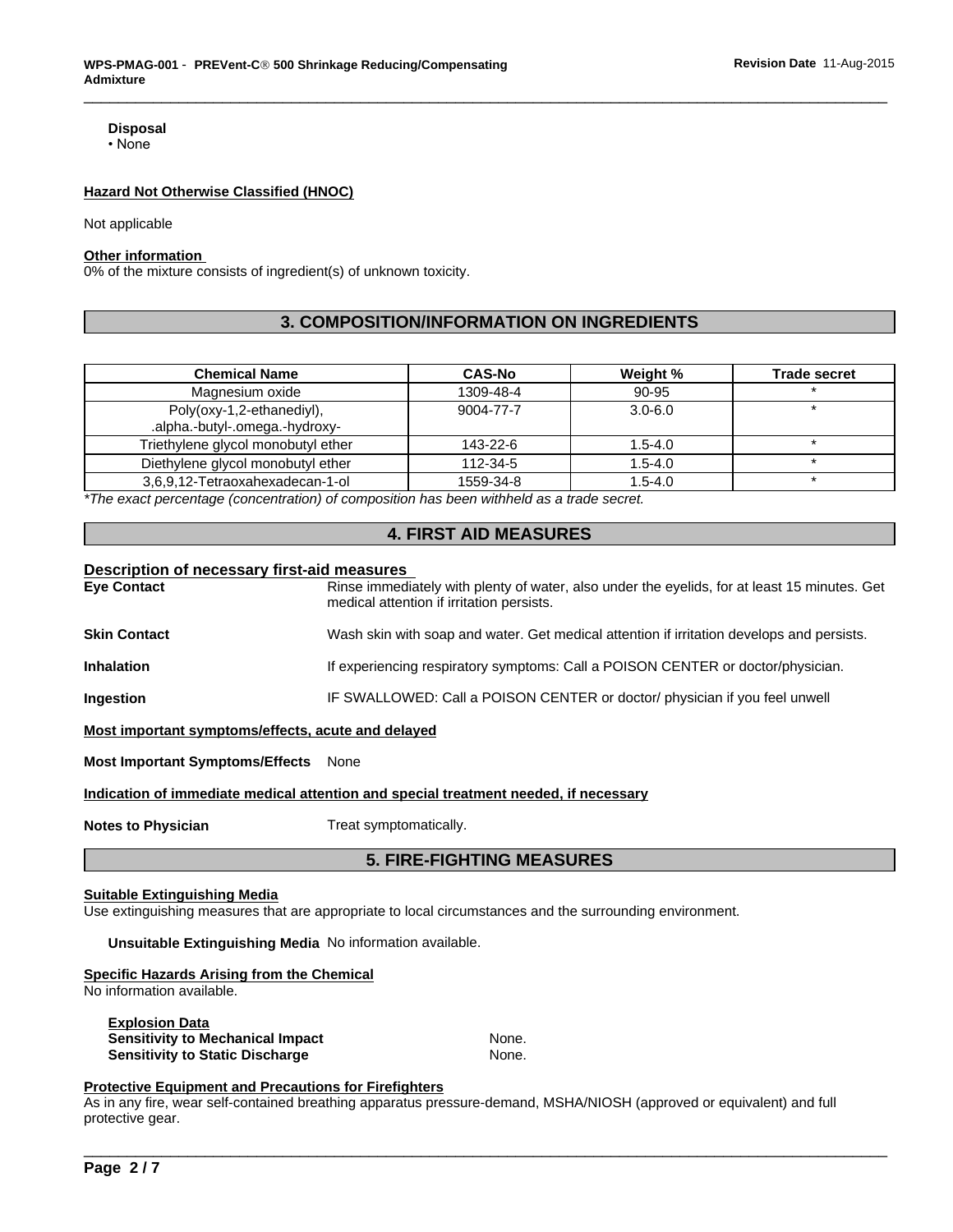# **6. ACCIDENTAL RELEASE MEASURES**

| Personal precautions, protective equipment and emergency procedures |                                                                                                                                                                      |  |
|---------------------------------------------------------------------|----------------------------------------------------------------------------------------------------------------------------------------------------------------------|--|
| <b>Personal Precautions</b>                                         | Ensure adequate ventilation.                                                                                                                                         |  |
| <b>Environmental Precautions</b>                                    |                                                                                                                                                                      |  |
| <b>Environmental Precautions</b>                                    | See Section 12 for additional Ecological Information. Prevent product from entering drains.<br>Do not flush into surface water or sanitary sewer system.             |  |
| Methods and materials for containment and cleaning up               |                                                                                                                                                                      |  |
| <b>Methods for Containment</b>                                      | Prevent further leakage or spillage if safe to do so.                                                                                                                |  |
| <b>Methods for Cleaning Up</b>                                      | Soak up with inert absorbent material (e.g. sand, silica gel, acid binder, universal binder,<br>sawdust). Sweep up and shovel into suitable containers for disposal. |  |
|                                                                     | <b>7. HANDLING AND STORAGE</b>                                                                                                                                       |  |
|                                                                     |                                                                                                                                                                      |  |

# Handling **Handle in accordance with good industrial hygiene and safety practice.**

# **Conditions for safe storage, including any incompatibilities**

| <b>Storage</b> | Keep container tightly closed. |
|----------------|--------------------------------|
|                |                                |

# **Incompatible Products** Strong acids, Halogens, Chlorine trifluoride, bromine pentafluoride, phosphorus pentfluoride.

# **8. EXPOSURE CONTROLS / PERSONAL PROTECTION**

# **Control parameters**

**Precautions for safe handling**

# **Exposure Guidelines**

| <b>Chemical Name</b>           | <b>ACGIH</b><br>т.<br>--    | OSHA PEI | NIOSH IDLH |
|--------------------------------|-----------------------------|----------|------------|
| Magnesium oxide                | TWA.<br>inhalable<br>⊦ma/m∙ |          |            |
| 1300.<br>70-48-4<br>טט ו<br>᠇୰ | fraction                    |          |            |

# **Appropriate engineering controls**

**Engineering Measures** Showers

Eyewash stations Ventilation systems

### **Individual protection measures, such as personal protective equipment**

| <b>Eye/Face Protection</b><br><b>Skin and Body Protection</b><br><b>Respiratory Protection</b> | Safety glasses with side-shields.<br>Protective gloves.<br>If exposure limits are exceeded or irritation is experienced, NIOSH/MSHA approved<br>respiratory protection should be worn. Positive-pressure supplied air respirators may be<br>required for high airborne contaminant concentrations. Respiratory protection must be<br>provided in accordance with current local regulations. |
|------------------------------------------------------------------------------------------------|---------------------------------------------------------------------------------------------------------------------------------------------------------------------------------------------------------------------------------------------------------------------------------------------------------------------------------------------------------------------------------------------|
| <b>Hygiene Measures</b>                                                                        | Handle in accordance with good industrial hygiene and safety practice.                                                                                                                                                                                                                                                                                                                      |

# \_\_\_\_\_\_\_\_\_\_\_\_\_\_\_\_\_\_\_\_\_\_\_\_\_\_\_\_\_\_\_\_\_\_\_\_\_\_\_\_\_\_\_\_\_\_\_\_\_\_\_\_\_\_\_\_\_\_\_\_\_\_\_\_\_\_\_\_\_\_\_\_\_\_\_\_\_\_\_\_\_\_\_\_\_\_\_\_\_\_\_\_\_ **9. PHYSICAL AND CHEMICAL PROPERTIES**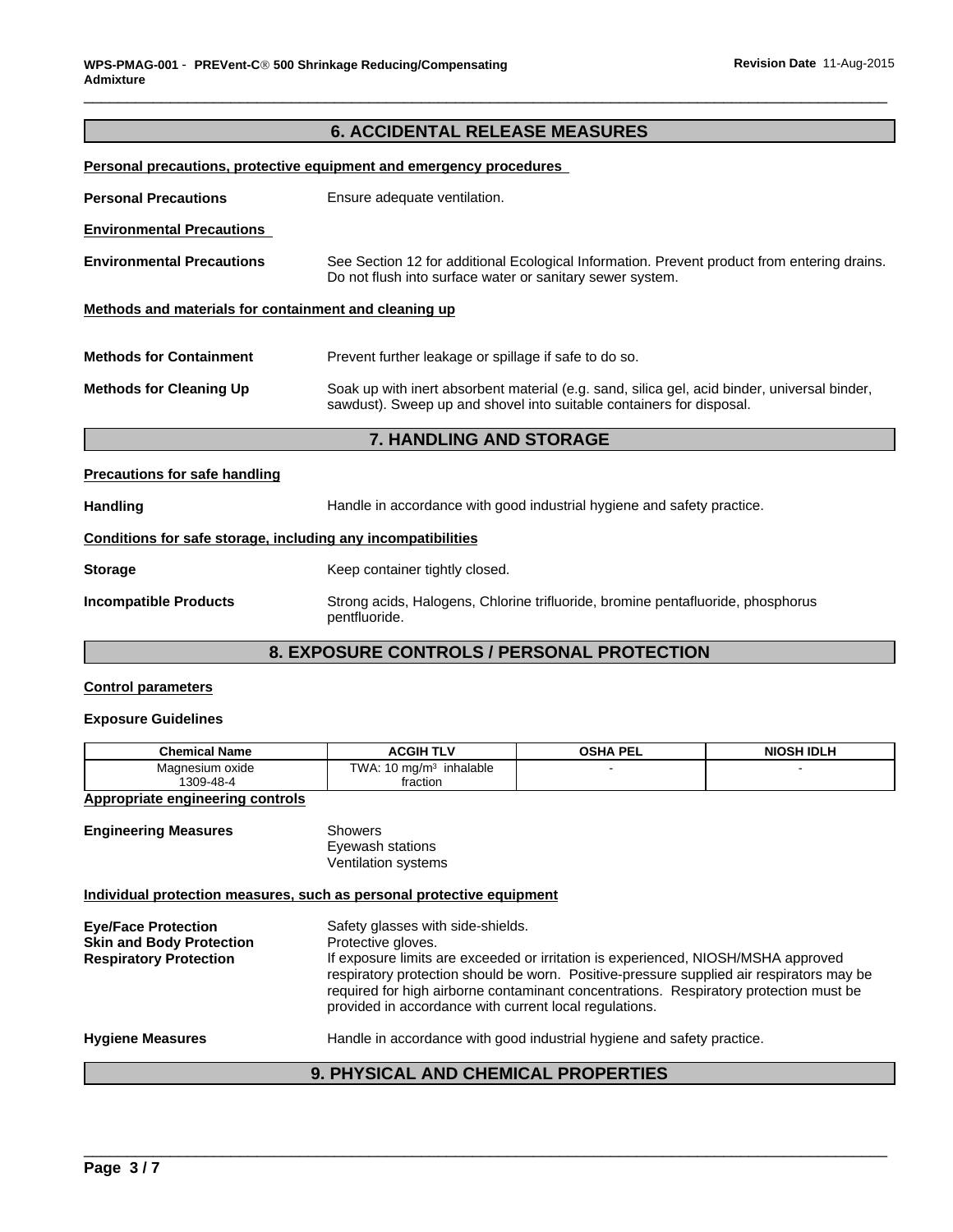# **Information on basic physical and chemical properties**

| <b>Physical State</b>                                   | Solid (powder).   | Appearance            | Off-white, Tan.           |
|---------------------------------------------------------|-------------------|-----------------------|---------------------------|
| Odor                                                    | Slight.           | <b>Odor Threshold</b> | No information available. |
| <b>Property</b>                                         | Values            | Remarks/ - Method     |                           |
| рH                                                      | No data available | None known            |                           |
| <b>Melting Point/Range</b>                              | > 2100 °C         | None known            |                           |
| <b>Boiling Point/Boiling Range</b>                      | No data available | None known            |                           |
| <b>Flash Point</b>                                      | No data available | None known            |                           |
| <b>Evaporation rate</b>                                 | No data available | None known            |                           |
| Flammability (solid, gas)                               | No data available | None known            |                           |
| <b>Flammability Limits in Air</b>                       |                   |                       |                           |
| upper flammability limit                                | No data available |                       |                           |
| lower flammability limit                                | No data available |                       |                           |
| <b>Vapor Pressure</b>                                   | No data available | None known            |                           |
| <b>Vapor Density</b>                                    | No data available | None known            |                           |
| <b>Specific Gravity</b>                                 | No data available | None known            |                           |
| <b>Water Solubility</b>                                 | Slightly soluble  | None known            |                           |
| Solubility in other solvents                            | Insoluble.        | None known            |                           |
| Partition coefficient: n-octanol/waterNo data available |                   | None known            |                           |
| <b>Autoignition Temperature</b>                         | No data available | None known            |                           |
| <b>Decomposition Temperature</b>                        | No data available | None known            |                           |
| <b>Viscosity</b>                                        | No data available | None known            |                           |
| <b>Flammable Properties</b>                             | Not flammable     |                       |                           |
| <b>Explosive Properties</b>                             | No data available |                       |                           |
| <b>Oxidizing Properties</b>                             | No data available |                       |                           |
| <b>Other information</b>                                |                   |                       |                           |
| <b>VOC Content (%)</b>                                  | 4                 |                       |                           |
|                                                         |                   |                       |                           |

# **10. STABILITY AND REACTIVITY**

 $\overline{\phantom{a}}$  ,  $\overline{\phantom{a}}$  ,  $\overline{\phantom{a}}$  ,  $\overline{\phantom{a}}$  ,  $\overline{\phantom{a}}$  ,  $\overline{\phantom{a}}$  ,  $\overline{\phantom{a}}$  ,  $\overline{\phantom{a}}$  ,  $\overline{\phantom{a}}$  ,  $\overline{\phantom{a}}$  ,  $\overline{\phantom{a}}$  ,  $\overline{\phantom{a}}$  ,  $\overline{\phantom{a}}$  ,  $\overline{\phantom{a}}$  ,  $\overline{\phantom{a}}$  ,  $\overline{\phantom{a}}$ 

# **Reactivity**

No data available.

#### **Chemical stability**

Stable under recommended storage conditions.

# **Possibility of hazardous reactions**

None under normal processing.

#### **Hazardous Polymerization**

Hazardous polymerization does not occur.

# **Conditions to avoid**

Extreme heat.

# **Incompatible materials**

Strong acids, Halogens, Chlorine trifluoride, bromine pentafluoride, phosphorus pentfluoride.

#### **Hazardous decomposition products**

magnesium oxide fumes, Carbon oxides.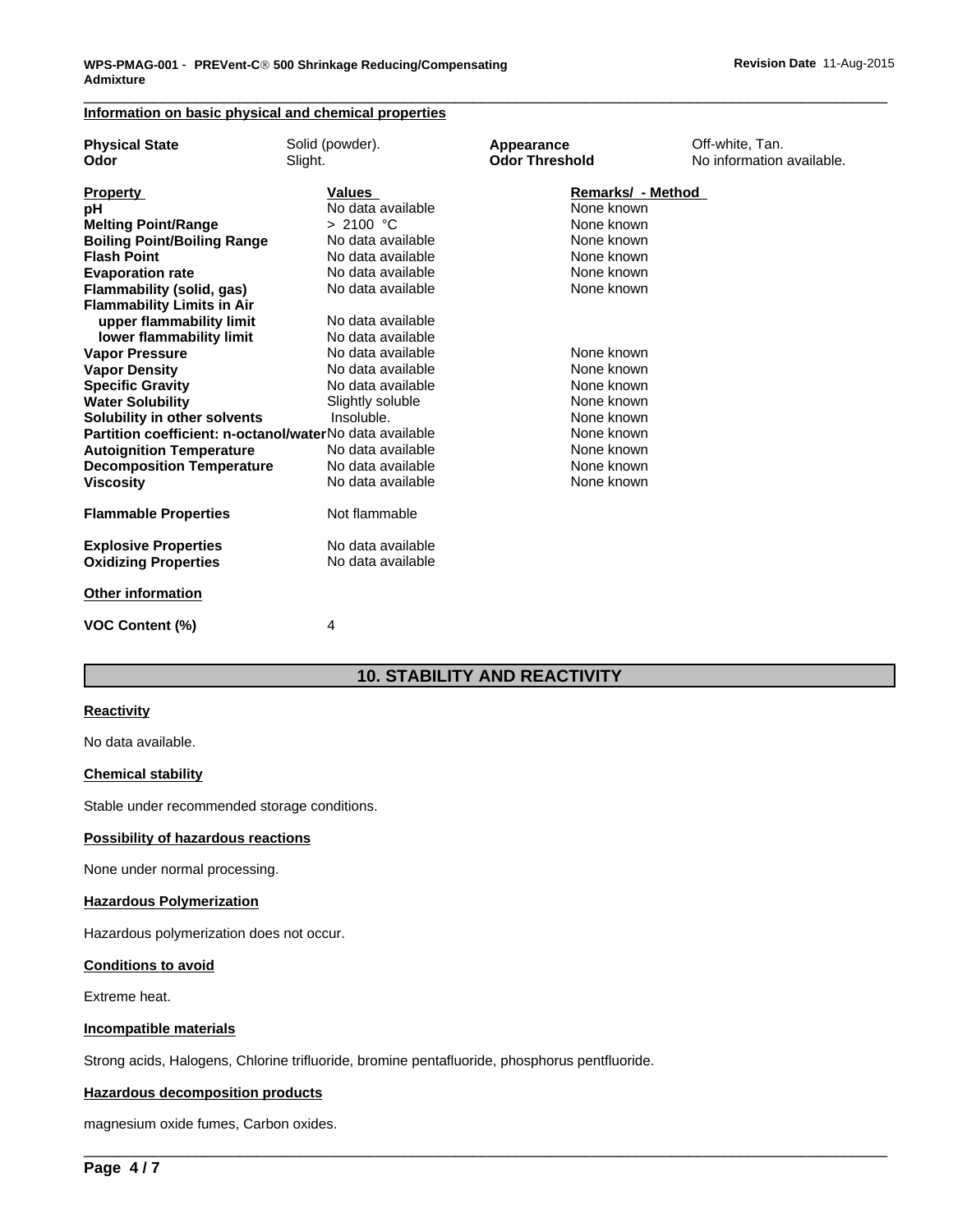# **11. TOXICOLOGICAL INFORMATION**

#### **Information on likely routes of exposure**

| <b>Product Information</b> | Product does not present an acute toxicity hazard based on known or supplied information. |
|----------------------------|-------------------------------------------------------------------------------------------|
| <b>Inhalation</b>          | There is no data available for this product.                                              |
| <b>Eve Contact</b>         | Contact with eyes may cause irritation.                                                   |
| <b>Skin Contact</b>        | There is no data available for this product.                                              |
| Ingestion                  | Low order of toxicity based on components.                                                |

| <b>Chemical Name</b>                           | LD50 Oral                                  | <b>LD50 Dermal</b>                         | <b>LC50 Inhalation</b> |
|------------------------------------------------|--------------------------------------------|--------------------------------------------|------------------------|
| Diethylene glycol monobutyl ether              | Rat<br>$= 3384$<br>∙ma/ka                  | Rabbit<br>∩¬^<br>700 ma/ka<br>$=$ $\prime$ |                        |
| Triethvlene J<br>∧ ether<br>a alvcol monobutvl | Rat<br>conn<br>300 ma/ka<br>— n<br>= ರಿಲ್ಲ | Rabbit<br>3480 ma/ka<br>- ت                |                        |

#### **Symptoms related to the physical, chemical and toxicological characteristics**

**Symptoms** No information available.

#### **Delayed and immediate effects and also chronic effects from short and long term exposure**

| <b>Sensitization</b>     | No information available.                                                   |
|--------------------------|-----------------------------------------------------------------------------|
| <b>Mutagenic Effects</b> | No information available.                                                   |
| Carcinogenicity          | Contains no ingredients above reportable quantities listed as a carcinogen. |

| <b>Reproductive Toxicity</b>    | No information available. |
|---------------------------------|---------------------------|
| STOT - single exposure          | No information available. |
| <b>STOT - repeated exposure</b> | No information available. |
| <b>Aspiration Hazard</b>        | No information available. |

# **Numerical measures of toxicity - Product**

0% of the mixture consists of ingredient(s) of unknown toxicity. *The following values are calculated based on chapter 3.1 of the GHS document:* **LD50 Oral** 36904 mg/kg; Acute toxicity estimate<br> **LD50 Dermal** 38010 mg/kg; Acute toxicity estimate 38010 mg/kg; Acute toxicity estimate

# **12. ECOLOGICAL INFORMATION**

# **Ecotoxicity**

Not Classified

| <b>Chemical Name</b>                              | <b>Toxicity to Algae</b>                                | <b>Toxicity to Fish</b>                                                                                                                                              | <b>Toxicity to</b><br><b>Microorganisms</b> | Daphnia Magna (Water<br>Flea)                                                           |
|---------------------------------------------------|---------------------------------------------------------|----------------------------------------------------------------------------------------------------------------------------------------------------------------------|---------------------------------------------|-----------------------------------------------------------------------------------------|
| Diethylene glycol monobutyl<br>ether<br>112-34-5  | EC50 96 h: $> 100$ mg/L<br>(Desmodesmus<br>subspicatus) | LC50 96 h: = 1300 mg/L<br>static (Lepomis macrochirus)                                                                                                               |                                             | EC50 24 h: = 2850 mg/L<br>(Daphnia magna) EC50 48<br>h: $> 100$ mg/L (Daphnia<br>magna) |
| Triethylene glycol monobutyl<br>ether<br>143-22-6 | EC50 72 h: $>$ 500 mg/L<br>(Desmodesmus<br>subspicatus) | LC50 96 h: 2200-4600 mg/L<br>static (Leuciscus idus)<br>LC50 96 h: = 2400 mg/L<br>(Pimephales promelas)<br>LC50 96 h: = 2400 mg/L<br>static (Pimephales<br>promelas) |                                             | EC50 48 h: $>$ 500 mg/L<br>(Daphnia magna)                                              |

#### **Persistence and Degradability** No information available.

**Bioaccumulation** No information available.

\_\_\_\_\_\_\_\_\_\_\_\_\_\_\_\_\_\_\_\_\_\_\_\_\_\_\_\_\_\_\_\_\_\_\_\_\_\_\_\_\_\_\_\_\_\_\_\_\_\_\_\_\_\_\_\_\_\_\_\_\_\_\_\_\_\_\_\_\_\_\_\_\_\_\_\_\_\_\_\_\_\_\_\_\_\_\_\_\_\_\_\_\_ **Chemical Name Log Pow**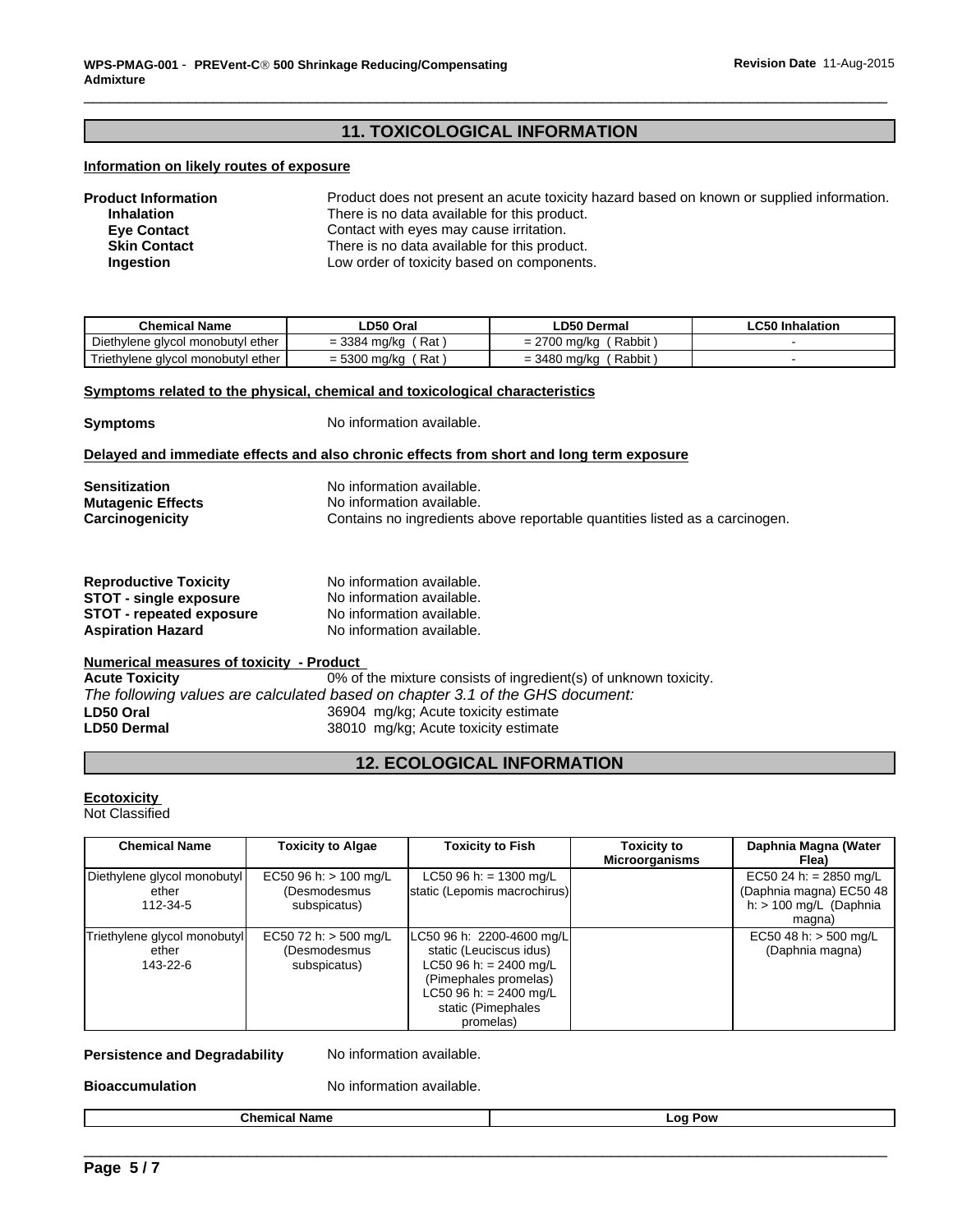| Triethylene glycol monobutyl ether<br>0.51                |                                          |                                                                                                                                                                                                                                                                                                                                                                                                                                                                                     |
|-----------------------------------------------------------|------------------------------------------|-------------------------------------------------------------------------------------------------------------------------------------------------------------------------------------------------------------------------------------------------------------------------------------------------------------------------------------------------------------------------------------------------------------------------------------------------------------------------------------|
| <b>Other Adverse Effects</b><br>No information available. |                                          |                                                                                                                                                                                                                                                                                                                                                                                                                                                                                     |
|                                                           |                                          | <b>13. DISPOSAL CONSIDERATIONS</b>                                                                                                                                                                                                                                                                                                                                                                                                                                                  |
| <b>Waste Disposal Methods</b>                             | regulations for additional requirements. | This material, as supplied, is not a hazardous waste according to Federal regulations (40)<br>CFR 261). This material could become a hazardous waste if it is mixed with or otherwise<br>comes in contact with a hazardous waste, if chemical additions are made to this material, or<br>if the material is processed or otherwise altered. Consult 40 CFR 261 to determine whether<br>the altered material is a hazardous waste. Consult the appropriate state, regional, or local |
| <b>Contaminated Packaging</b>                             | Do not re-use empty containers.          |                                                                                                                                                                                                                                                                                                                                                                                                                                                                                     |
|                                                           |                                          | <b>14. TRANSPORT INFORMATION</b>                                                                                                                                                                                                                                                                                                                                                                                                                                                    |
| <b>DOT</b>                                                | Not regulated                            |                                                                                                                                                                                                                                                                                                                                                                                                                                                                                     |
| TDG                                                       | Not regulated                            |                                                                                                                                                                                                                                                                                                                                                                                                                                                                                     |
| <b>MEX</b>                                                | Not regulated                            |                                                                                                                                                                                                                                                                                                                                                                                                                                                                                     |

# **15. REGULATORY INFORMATION**

| International Inventories |          |  |
|---------------------------|----------|--|
| <b>TSCA</b>               | Complies |  |
| <b>DSL</b>                | Complies |  |

# **Legend**

**TSCA** - United States Toxic Substances Control Act Section 8(b) Inventory **DSL/NDSL** - Canadian Domestic Substances List/Non-Domestic Substances List

# **U.S. Federal Regulations**

Section 313 of Title III of the Superfund Amendments and Reauthorization Act of 1986 (SARA). This product contains a chemical or chemicals which are subject to the reporting requirements of the Act and Title 40 of the Code of Federal Regulations, Part 372:

| <b>Chemical Name</b>               | <b>CAS-No</b> | Weight % | <b>SARA 313 -</b><br>Threshold<br>Values % |
|------------------------------------|---------------|----------|--------------------------------------------|
| Diethylene glycol monobutyl ether  | 112-34-5      |          | $\cdot$                                    |
| Triethylene glycol monobutyl ether | 143-22-6      |          | $\cdot\cdot$                               |

#### **SARA 311/312 Hazard Categories**

| <b>Acute Health Hazard</b>               | No |
|------------------------------------------|----|
| <b>Chronic Health Hazard</b>             | N٥ |
| <b>Fire Hazard</b>                       | N٥ |
| <b>Sudden Release of Pressure Hazard</b> | N٥ |
| <b>Reactive Hazard</b>                   | No |

#### **Clean Water Act**

This product does not contain any substances regulated as pollutants pursuant to the Clean Water Act (40 CFR 122.21 and 40 CFR 122.42).